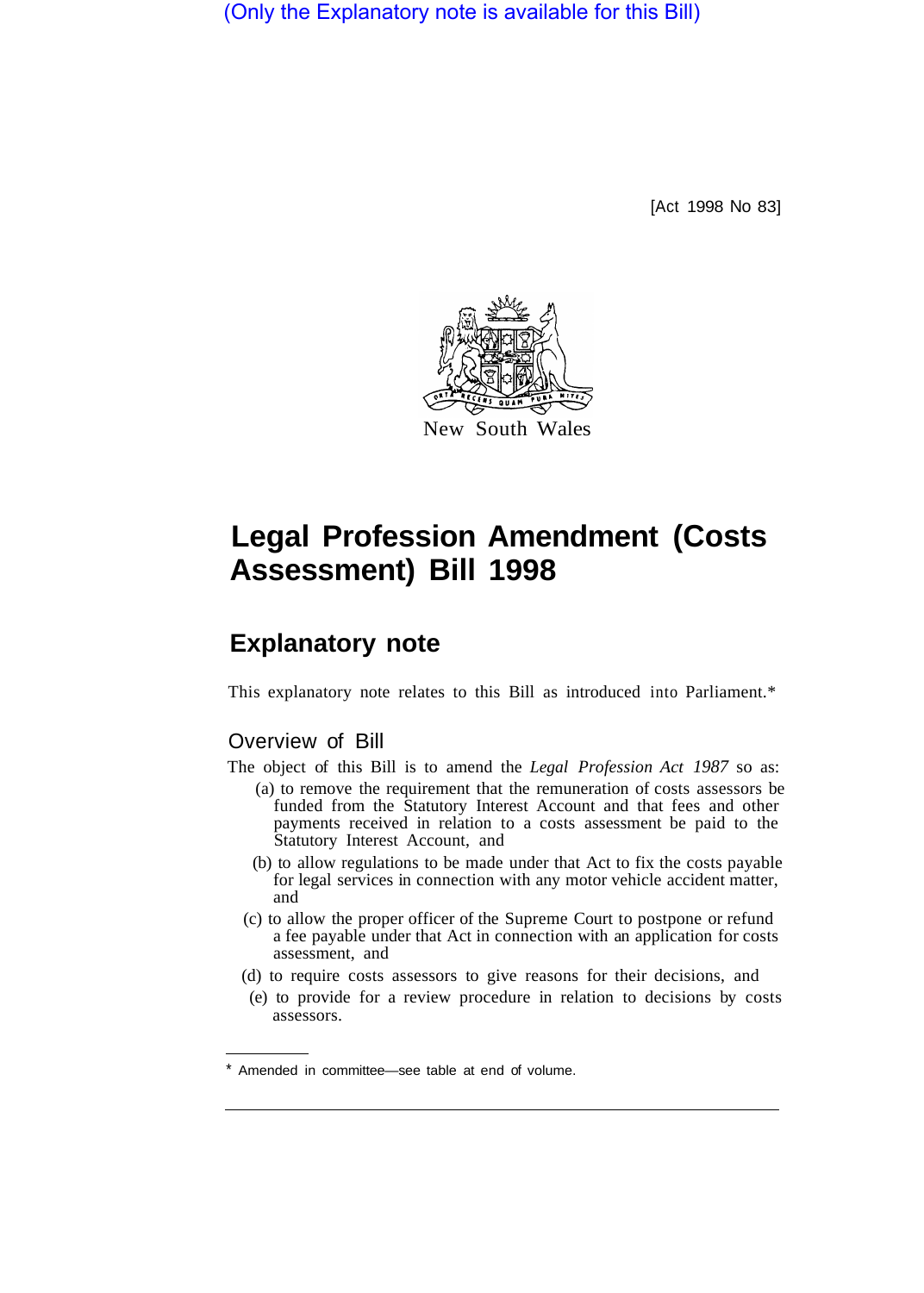Legal Profession Amendment (Costs Assessment) Bill 1998 [Act 1998 No 83]

Explanatory note

# Outline of provisions

**Clause l** sets out the name (also called the short title) of the proposed Act.

**Clause 2** provides for the commencement of the proposed Act on a day or days to be appointed by proclamation.

**Clause 3** is a formal provision giving effect to the amendments to the *Legal Profession Act 1987* set out in Schedule 1.

#### **Schedule 1 Amendments**

#### **Remuneration of costs assessors and funding of costs assessments generally**

**Schedule 1 [1] and [14] remove the requirement that payments be made from** the Statutory Interest Account maintained by the Law Society under the *Legal Profession Act 1987 (the Act)* for the purpose of paying the costs related to the remuneration of costs assessors. Instead, all costs related to the administration of Part 11 of the Act (other than the costs of the costs assessors' rules committee) are to be paid out of money to be provided from an account to be established for the Attorney General's Department.

**Schedule 1 [14]** also removes the requirement that an application fee for assessment, or a payment for the costs of a costs assessor, be paid to the credit of the Statutory Interest Account. Instead, such fees and costs are to be paid to-an account to be established for the Attorney General's Department.

**Schedule 1** [2] makes it clear that the costs related to the remuneration of a costs assessor can be recovered from the party who is required to pay for the costs of a costs assessment under the Act.

**Schedule 1 [15]** allows the Attorney General, rather than the Bar Council and Law Society, to determine the remuneration payable to costs assessors.

**Schedule 1 [8]** provides that, if the costs of a costs assessment are payable by a party to the assessment, the costs assessor may refuse to issue a certificate that sets out his or her determination in relation to a costs assessment until the costs of the costs assessor in connection with that assessment have been paid (as required by section 208JA of the Act).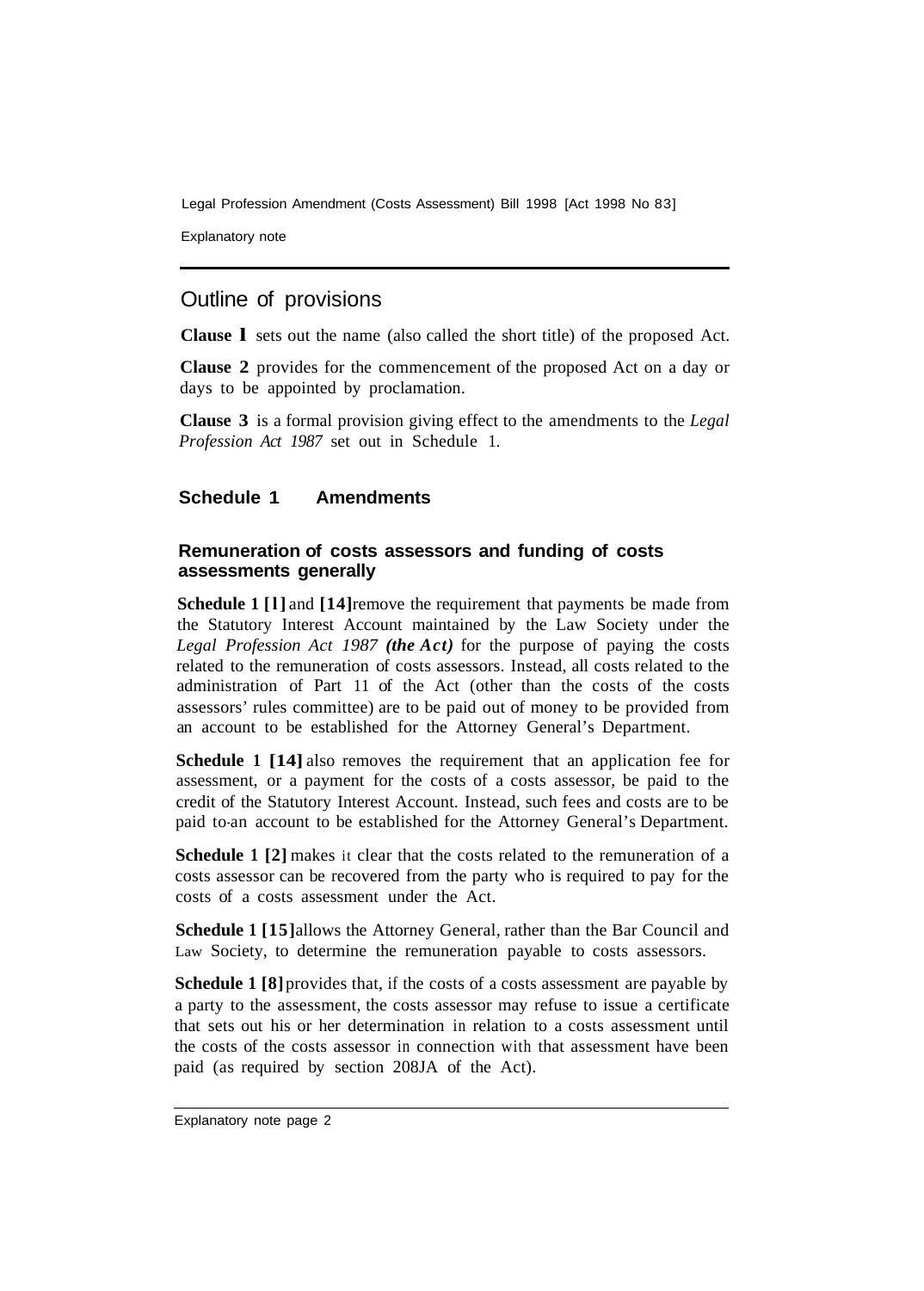Legal Profession Amendment (Costs Assessment) Bill 1998 [Act 1998 No 83]

Explanatory note

#### **Fees payable for legal services in connection with motor vehicle accident matters**

**Schedule 1 [3]** inserts a power to make regulations under the Act that fix the fair and reasonable costs for legal services in any motor vehicle accident matter. The Act provides that a barrister or solicitor is not entitled to be paid or recover for a legal service an amount that exceeds the fair and reasonable cost fixed for the service by regulations under the Act. **Schedule 1 [13]** is a consequential amendment.

# **Postponement or refund of fees**

**Schedule 1 [4]** allows the proper officer of the Supreme Court to postpone the payment of an application fee for a costs assessment under the Act in cases of hardship. **Schedule 1 [6]** is a consequential amendment.

**Schedule 1 [5]** allows the proper officer of the Supreme Court to refund the application fee (either in whole or in part) if satisfied it is appropriate because the application is not proceeded with.

# **Reasons for decisions of costs assessors**

**Schedule 1 [9]** inserts a provision that requires costs assessors to give reasons for their decisions, in accordance with regulations under the Act. It also requires costs assessors to provide the parties with such supplementary information as the regulations may require.

# **Review procedure**

**Schedule 1** [11] provides for a review procedure for determinations by costs assessors.

The provisions allow a party to an assessment who is dissatisfied with the determination of the costs assessor to apply for a review of the determination. Reviews are to be conducted by a panel consisting of 2 costs assessors. The operation of the costs assessor's determination is suspended while the panel conducts the review. The parties to the assessment. and the costs assessor who conducted the assessment, may be required to provide any relevant documents to the panel. Following a review, the panel may affirm the determination that is the subject of the review or set it aside and substitute a